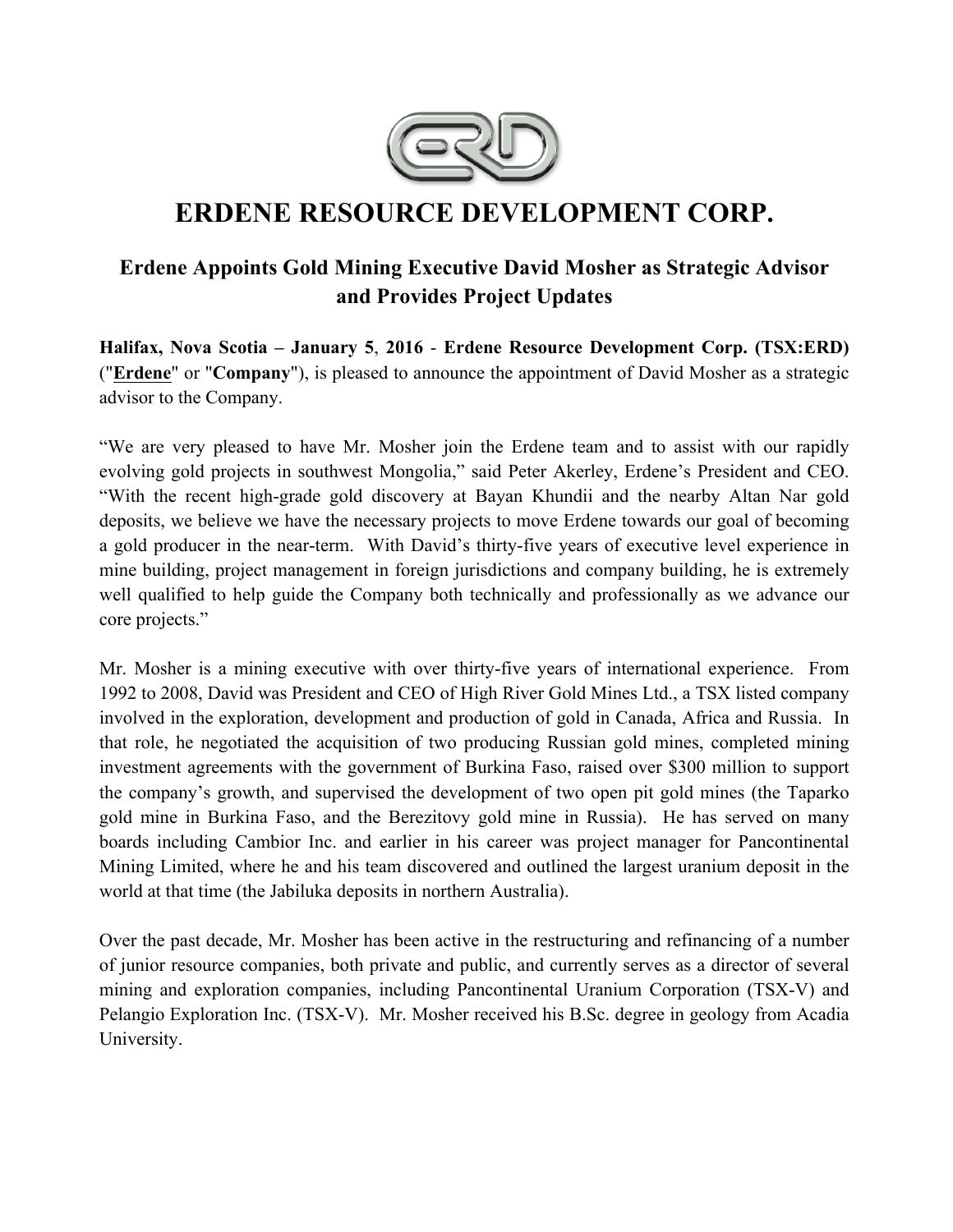#### **Project Update**

#### Bayan Khundii Gold Project (100% Erdene)

Erdene's Q4-2015 drill program at the Bayan Khundii gold discovery in southwest Mongolia returned multiple, high-grade intersections over a 475 m area, including; 7 m of 27.5 g/t gold, including 1 m of 187 g/t gold (hole BKD-01); 35 m of 5.7 g/t gold from surface, including 12 m of 16.0 g/t gold (hole BKD-10); and 26 m of 6 g/t gold, including 15 m of 9.9 g/t gold (hole BKD-09). Visible gold was observed in 10 of the 15 drill holes, with no significant sulphide material present. All mineralized zones were intersected within 50 m of surface and remain open along strike and at depth. Additional exploration of this high-grade gold discovery is in the planning stage and is expected to include a second phase of diamond drilling and metallurgical testing during the first half of 2016.

Link to Erdene's latest news release on Bayan Khundii – click here

#### Altan Nar Gold-Polymetallic Project (100% Erdene)

Erdene's Q3-2015 drilling, trenching and metallurgical program at its Altan Nar gold-polymetallic project, 20 km northwest of Bayan Khundii, was focused on the Discovery Zone ("DZ") and Union North ("UN") mineral resource areas. Infill drilling at DZ supported continuity of a high-grade mineralized zone with 9 m of 7.3 g/t Au, 25 g/t Ag, 1.20% Pb and 1.65% Zn within 50 m of surface (hole TND-92). Infill drilling at UN returned multiple mineralized zones including 8.9 m of 5.0 g/t Au, 17 g/t Ag, 1.49% Pb and 0.28% Zn within 36 m of surface (hole TND-81), while trenching at UN extended the mineralized zone by approximately 200 m to the east with a step-out trench (trench ANT-21) that returned 28.5 m of 1.9 g/t Au, 4.3 g/t Ag,  $0.78\%$  Pb and  $0.35\%$  Zn. Metallurgical test work at DZ North returned high gold recoveries of up to 88% from leaching. Going forward, work at Altan Nar is expected to include additional metallurgical process test work, evaluation of the mining, engineering, transportation, and marketing options, exploration and development related programs, and work required for a mining license application.

Link to Erdene's latest news release on Altan Nar – click here

The drill intersections reported above for Bayan Khundii and Altan Nar are not true width. Additional work will be required to determine true widths. They represent drill intersection widths from holes drilled at 45 to 60 degree angles. The mineralization at both projects is moderate to steeply dipping and approximately perpendicular to the drill hole angle.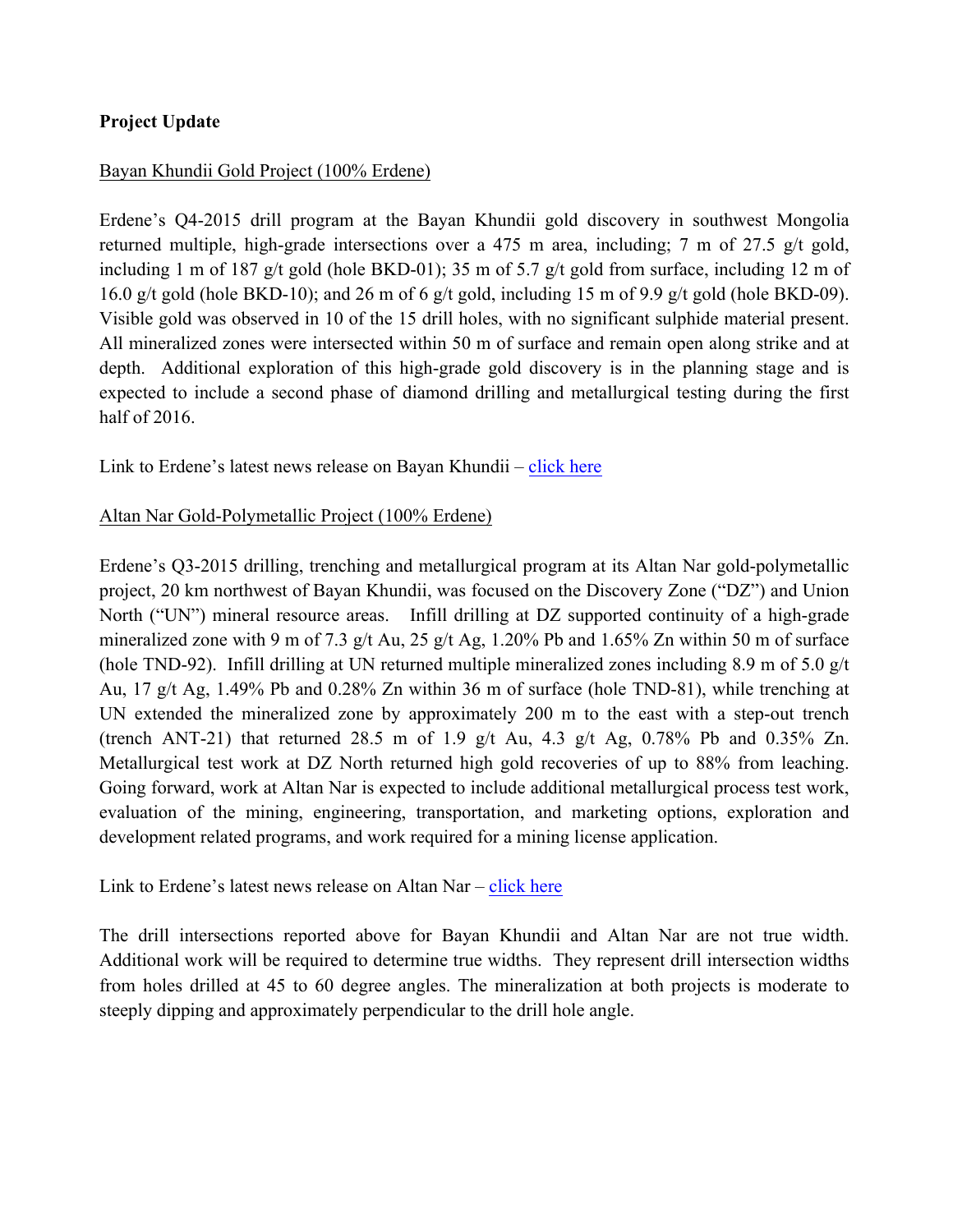#### **Qualified Person**

Michael MacDonald, P.Geo. (Nova Scotia), Director of Exploration for Erdene, is the Qualified Person as that term is defined in National Instrument 43-101 and has reviewed and approved the technical information contained in this news release. All samples have been assayed at SGS Laboratory in Ulaanbaatar, Mongolia. In addition to internal checks by SGS Laboratory, the Company incorporates a QA/QC sample protocol utilizing prepared standards and blanks.

#### **About Erdene**

Erdene Resource Development Corp. is a Canada-based resource company focused on the acquisition, exploration, and development of base and precious metals in underexplored and highly prospective Mongolia. The Company holds four exploration licenses and a mining license located in southwest Mongolia. These include: Altan Nar – an extensive, high-grade, near-surface, goldpolymetallic project that the Company is aggressively advancing toward a production decision, however the Company has not yet completed a mining study to support the technical feasibility and economic viability of Altan Nar; Bayan Khundii – a high-grade gold discovery made in Q3-2015 that the Company is currently exploring; Khuvyn Khar – an early-stage, copper-silver porphyry project with multiple drill targets and significant copper intersections; Zuun Mod – a large molybdenum-copper porphyry deposit; Altan Arrow – an early-stage, high-grade, gold-silver project. In addition to the above properties, the Company has an Alliance with Teck Resources Limited on regional, copper-gold exploration in the prospective Trans Altay region of southwest Mongolia. For further information on the Company, please visit www.erdene.com. Erdene has 105,060,005 issued and outstanding common shares and a fully diluted position of 124,720,102 common shares.

#### **Forward-Looking Statements**

Certain information regarding Erdene contained herein may constitute forward-looking statements within the meaning of applicable securities laws. Forward-looking statements may include estimates, plans, expectations, opinions, forecasts, projections, guidance or other statements that are not statements of fact. Although Erdene believes that the expectations reflected in such forwardlooking statements are reasonable, it can give no assurance that such expectations will prove to have been correct. Erdene cautions that actual performance will be affected by a number of factors, most of which are beyond its control, and that future events and results may vary substantially from what Erdene currently foresees. Factors that could cause actual results to differ materially from those in forward-looking statements include market prices, exploitation and exploration results, continued availability of capital and financing and general economic, market or business conditions. The forward-looking statements are expressly qualified in their entirety by this cautionary statement.